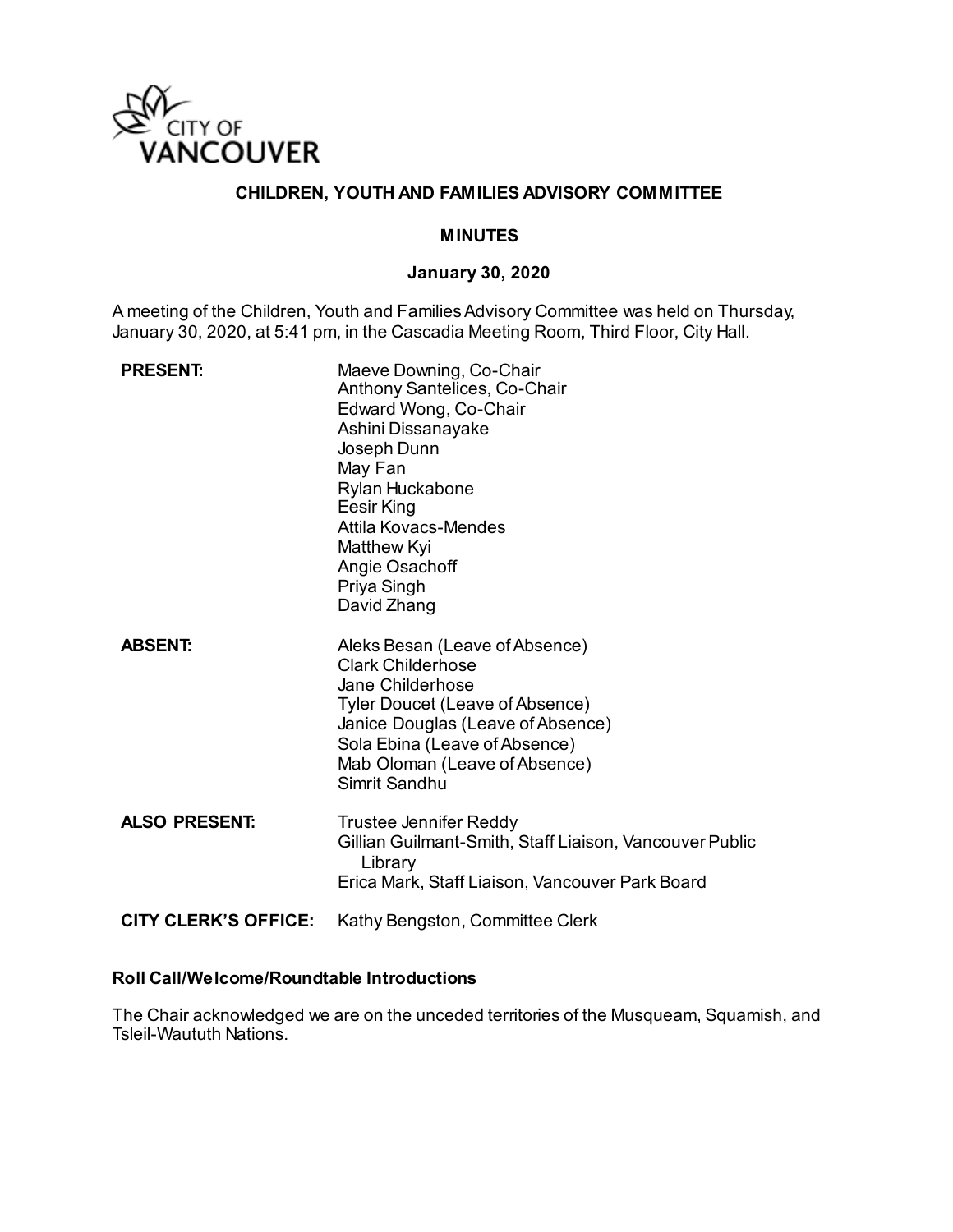### **Leave of Absence Requests**

MOVED by Ashini Dissanayake SECONDED by Edward Wong

> THAT the Children, Youth and Families Advisory Committee approve leaves of absence for Aleks Besan, Tyler Doucet, Janice Douglas, Sola Ebina, and Mab Oloman.

CARRIED UNANIMOUSLY

### **Approval of Minutes**

MOVED by Maeve Downing SECONDED by Rylan Huckabone

> THAT the Children, Youth and Families Advisory Committee approve the Minutes from the meeting of November 28, 2019, as circulated.

CARRIED UNANIMOUSLY

#### **1. Committee Catch-up**

Edward Wong, Co-Chair, led discussion on the recent event Council of Council with questions from committee members.

Joseph Dunn shared feedback on the City's Equity, Diversity, and Inclusion activities.

### **2. Presentation – Granville Bridge Connector**

Paul Krueger, Transportation Design, provided an update on the Granville Bridge Connector phase 3, including improvements to the bridge, challenges, engagement timeline, public engagement, preferred option, and responded to questions. The committee discussed submitting a motion in support of the Granville Bridge Connector, and decided to draft a letter at the February 27 working session.

The Project website can be found at the following link:<https://vancouver.ca/granvilleconnector>

### **3. Liaison Update**

Erica Mark, Staff Liaison, Park Board Staff, provided a brief update on the following activities:

- Youth Week Events
- Basketball tournament

Gillian Guilmant-Smith, Staff Liaison, Vancouver Public Library, provided an update on the Renfrew Branch Library Early Literacy Space Project, which is underway.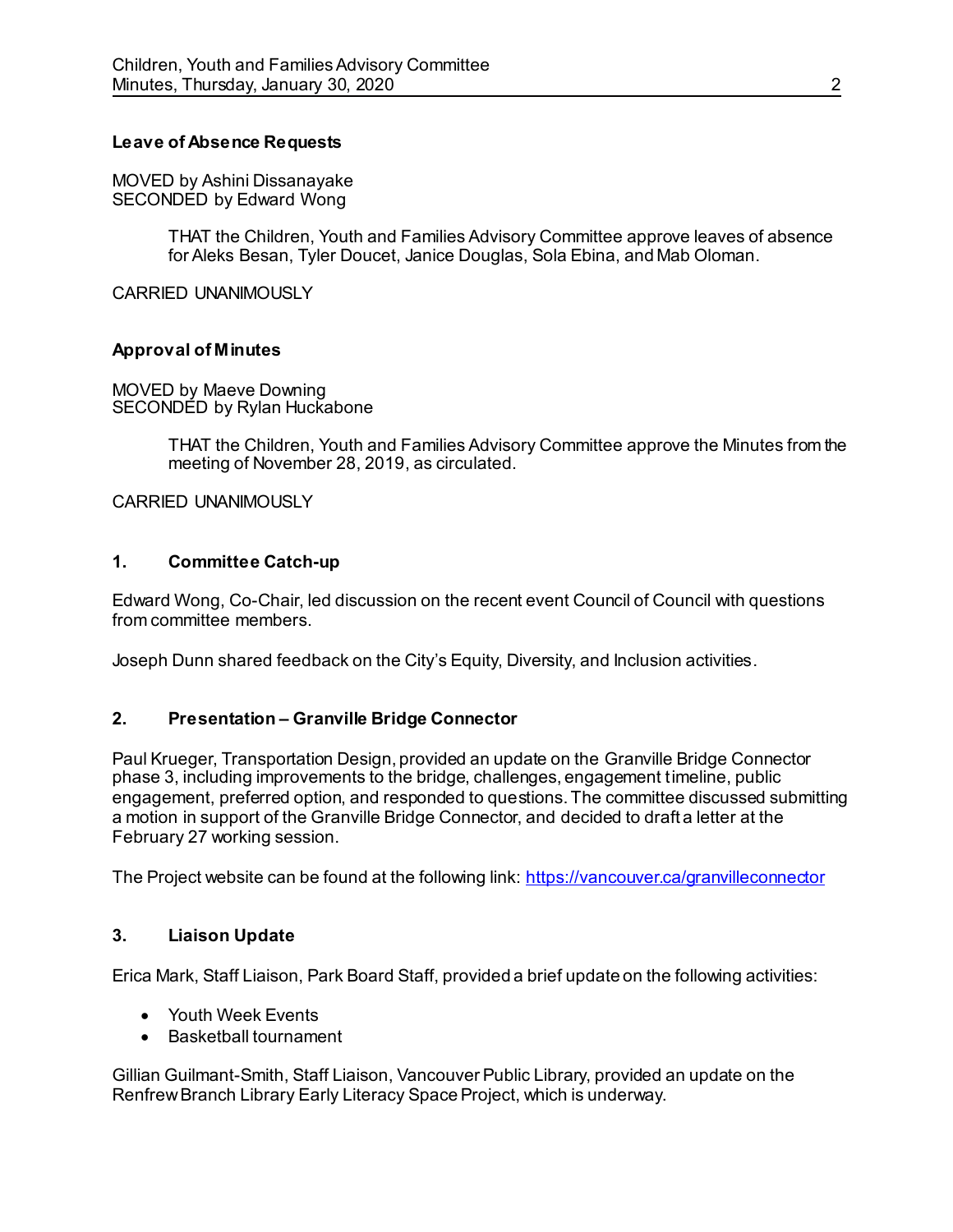Trustee Jennifer Reddy, Vancouver School Board Liaison, provided updates on the following:

- Food Working Group Terms of Reference for planning 10-year food vision for the district
- Transportation safety for children to and from school
- Childcare report forthcoming
- Long range facilities plan for schools and playgrounds
- United Nations Declaration on the Rights of Indigenous Peoples, and the school board's role
- Public engagement at board meetings

## **4. Committee Areas of Focus**

- Children, Youth & Family
- Education
- Environmental Sustainability
- Housing
- Mental Health

No reports.

## **5. Presentation – Vancouver Plan Project**

Stina Hanson, Child and Youth Engagement Planner, Vancouver Plan, provided a presentation on the Vancouver Plan Project, including introduction and partnership exploration; project updates, proposed process, phase 1 listen and learn, working with youth, and emerging partnerships

The project website can be found at the following link: [www.vancouverplan.ca](http://www.vancouverplan.ca/)

## **6. New Business**

Angie Osachoff, inquired on the City's guidelines for the protection and safety of the youth and children of the committee at regular meetings and working sessions. Discussion followed, with the decision that Gillian Guilmant-Smith, Staff Liaison, Vancouver Public Library, and Erica Mark, Staff Liaison, Park Board, to review further with the Deputy City Clerk.

## **ADJOURNMENT**

MOVED by Edward Wong SECONDED by Matthew Kyi

THAT this meeting be adjourned.

CARRIED UNANIMOUSLY